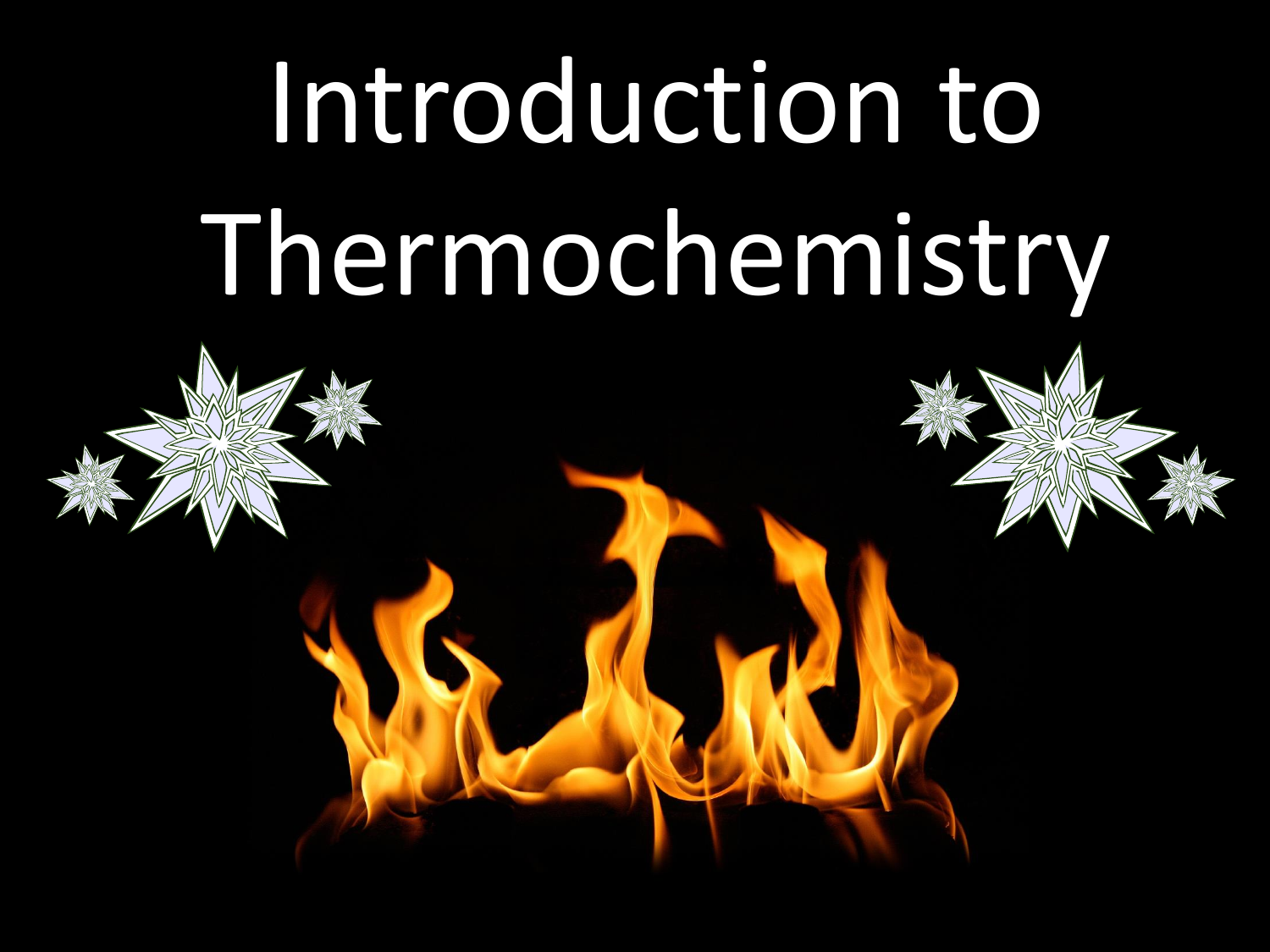## Thermochemistry

#### The study of **ENERGY TRANSFER** in the form of heat during chemical reactions and physical changes.

#### **Deals with: energy, temperature, heat**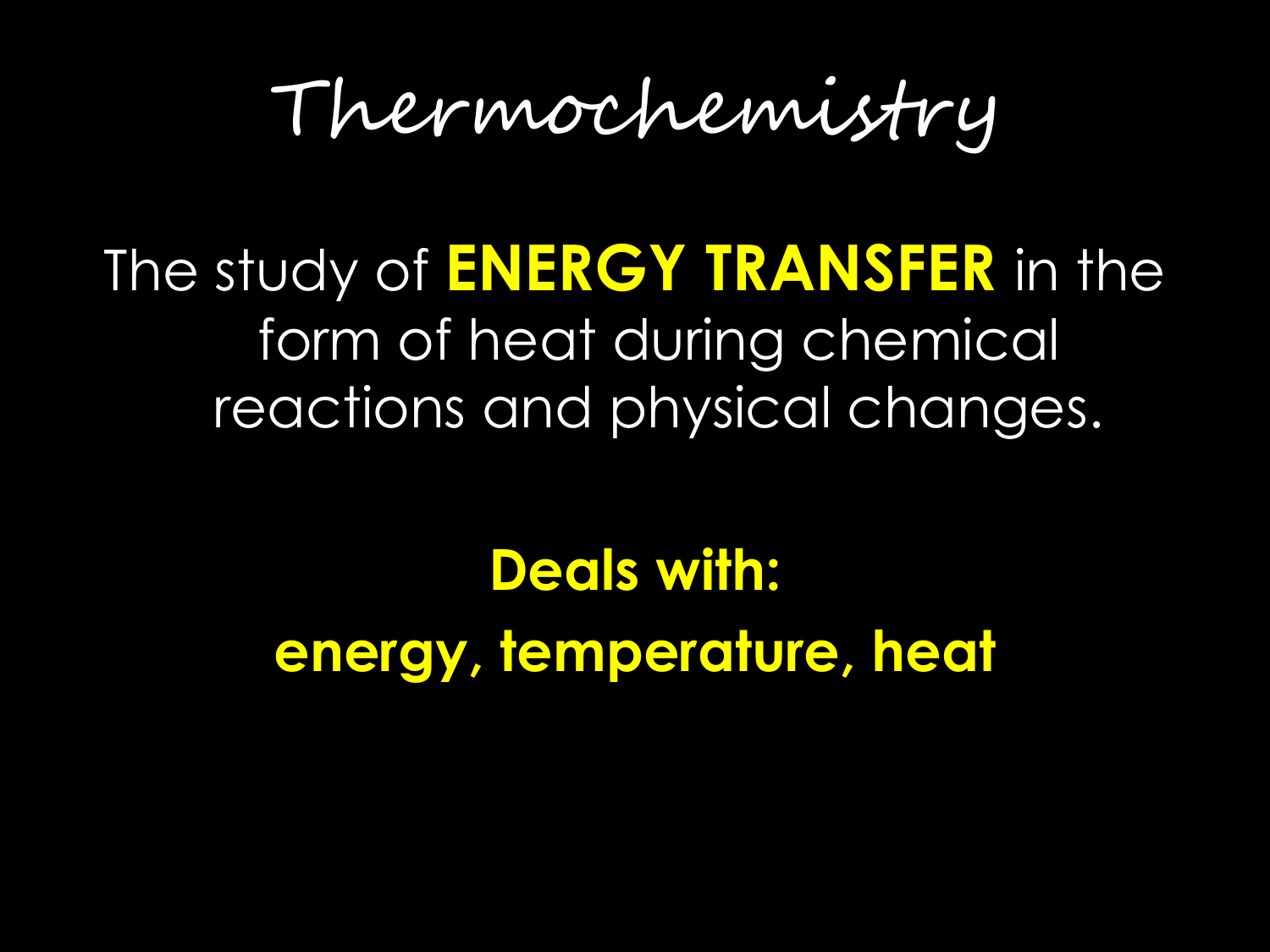- •Cannot use those terms interchangeably they mean different things!
- •This chapter can be hard because our real life examples and definitions are not always scientifically accurate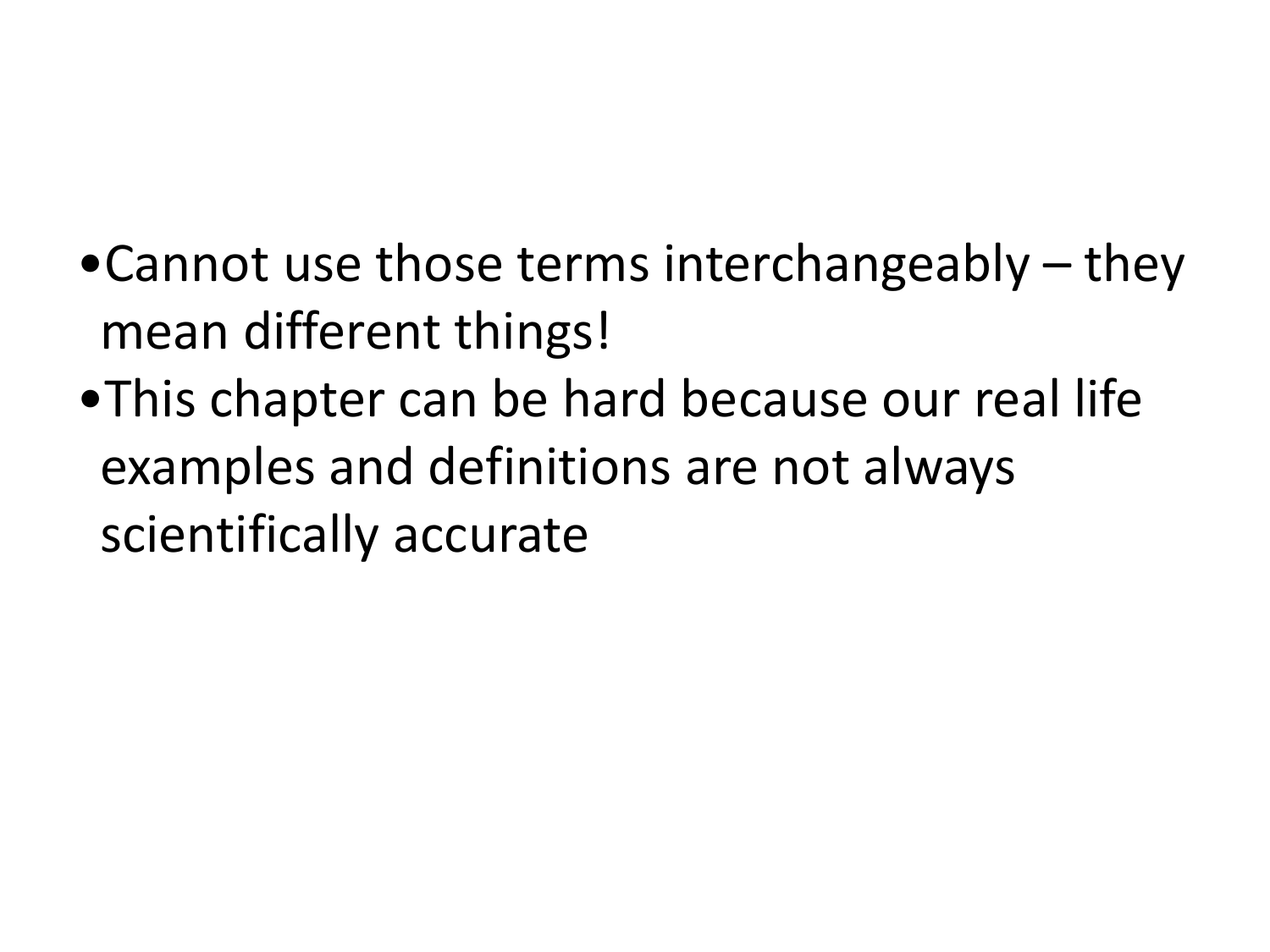What is energy?

The ability to do **WORK (**Work requires a displacement in position – something has to MOVE)

## **Potential Energy:** Stored energy DUE TO position or *composition*

**Kinetic Energy:** Energy DUE TO motion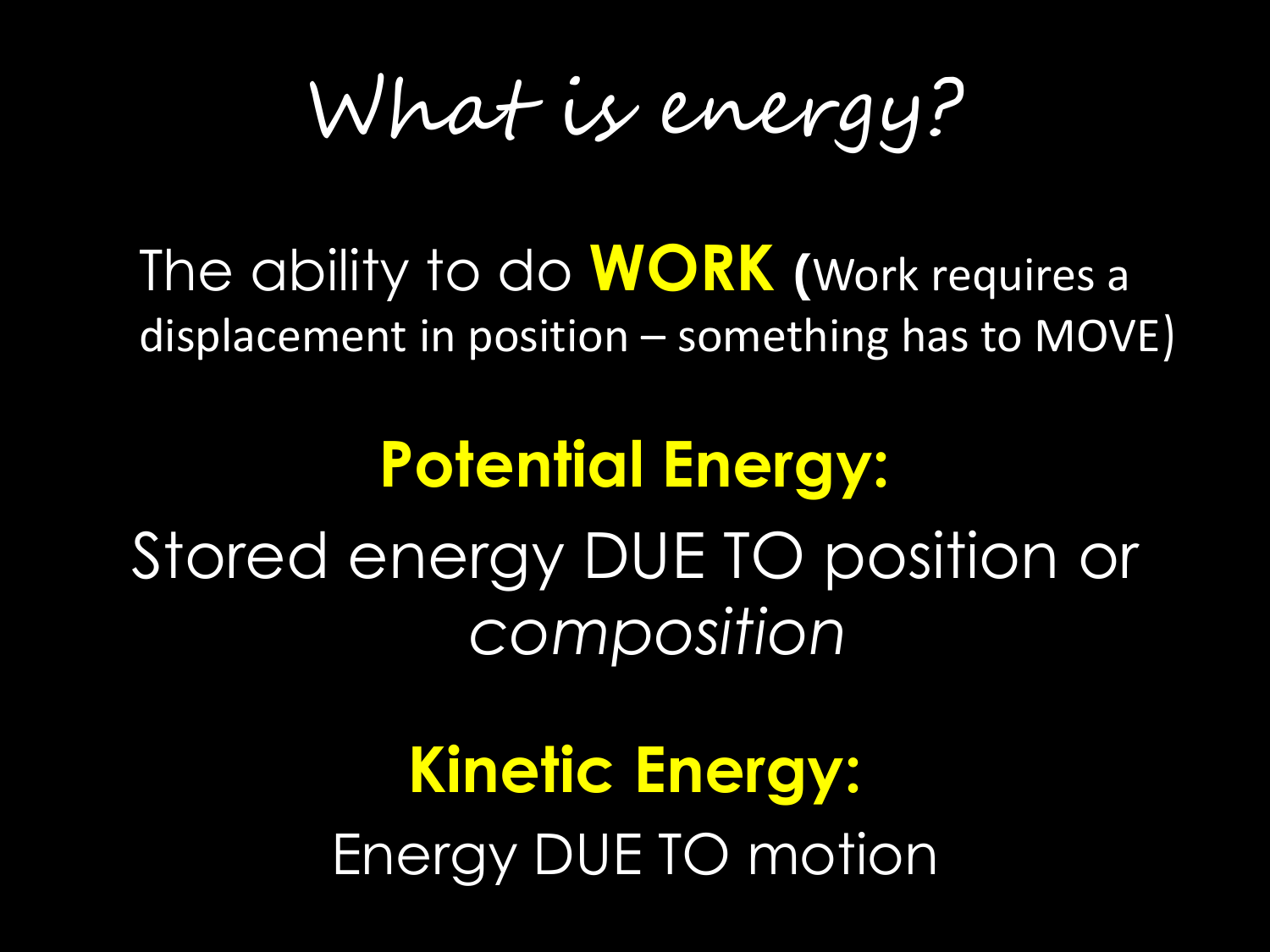#### **1st Law of Thermodynamics is just like the Law of Conservation of Mass!**

You cannot create or destroy energy.

#### **If something loses energy, something else has to gain it!**

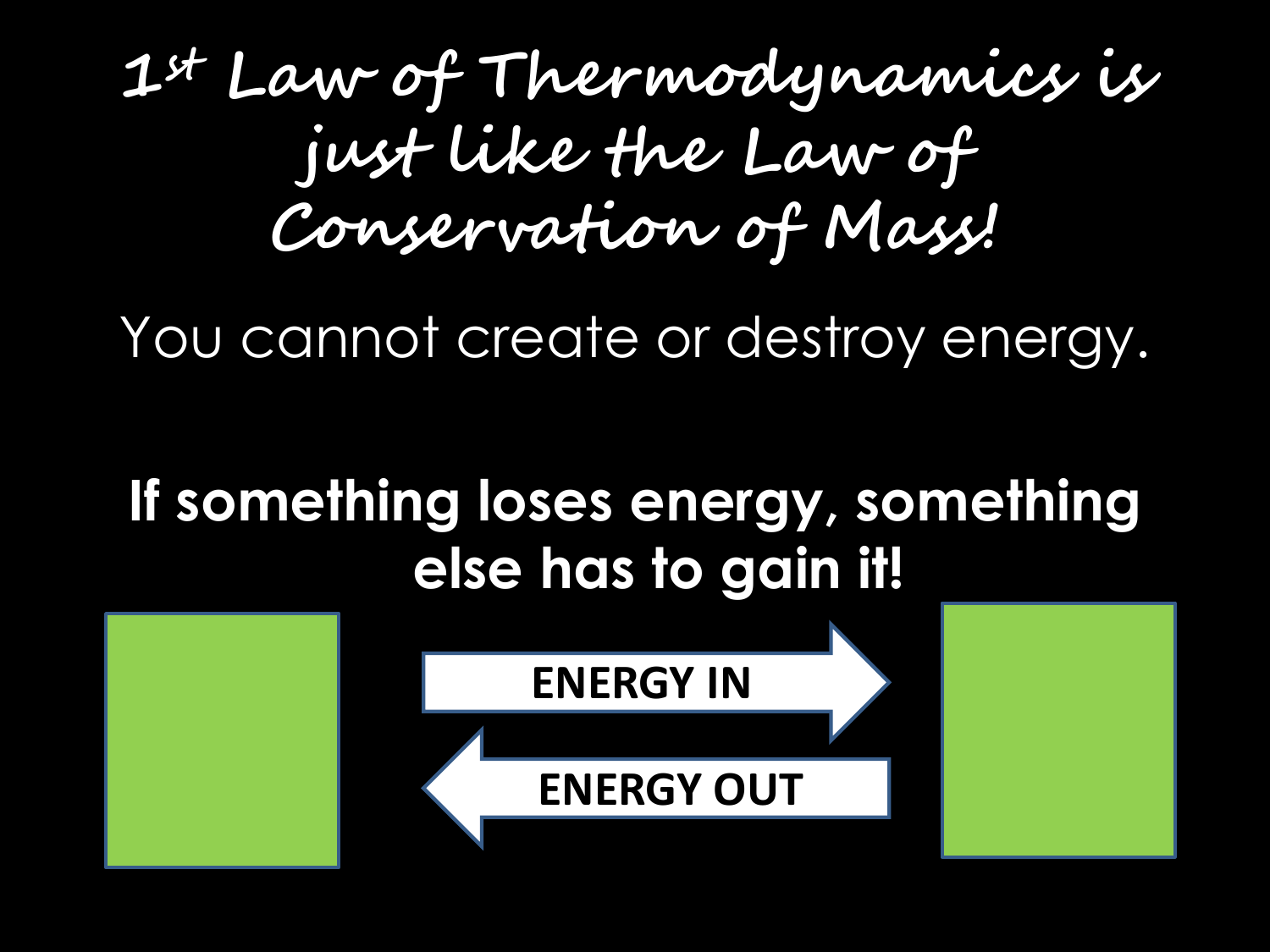#### Law of Conservation of Energy and Law of Conservation of Mass

#### Energy and Mass are Related!

#### **E=mc<sup>2</sup> you can convert between energy and mass!**

**So if you cant create or destroy matter, then you cant create or destroy energy either!**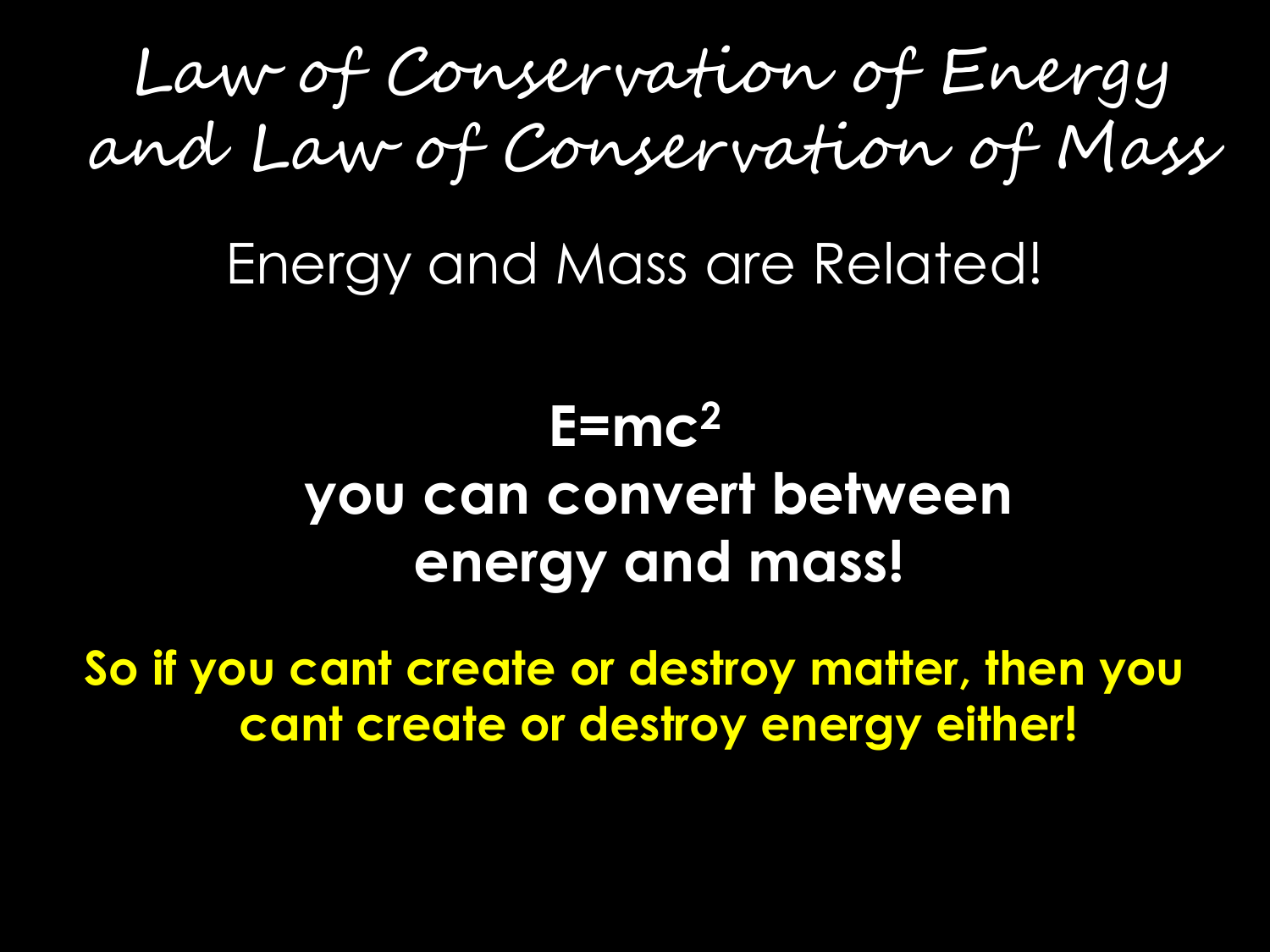## Temperature vs. Heat **Temperature:** A measure of molecular movement *Deals with: only movement*

#### **Heat:**

Energy that can be transferred due to the molecular movement.

*Deals with: movement AND the amount and type of molecules*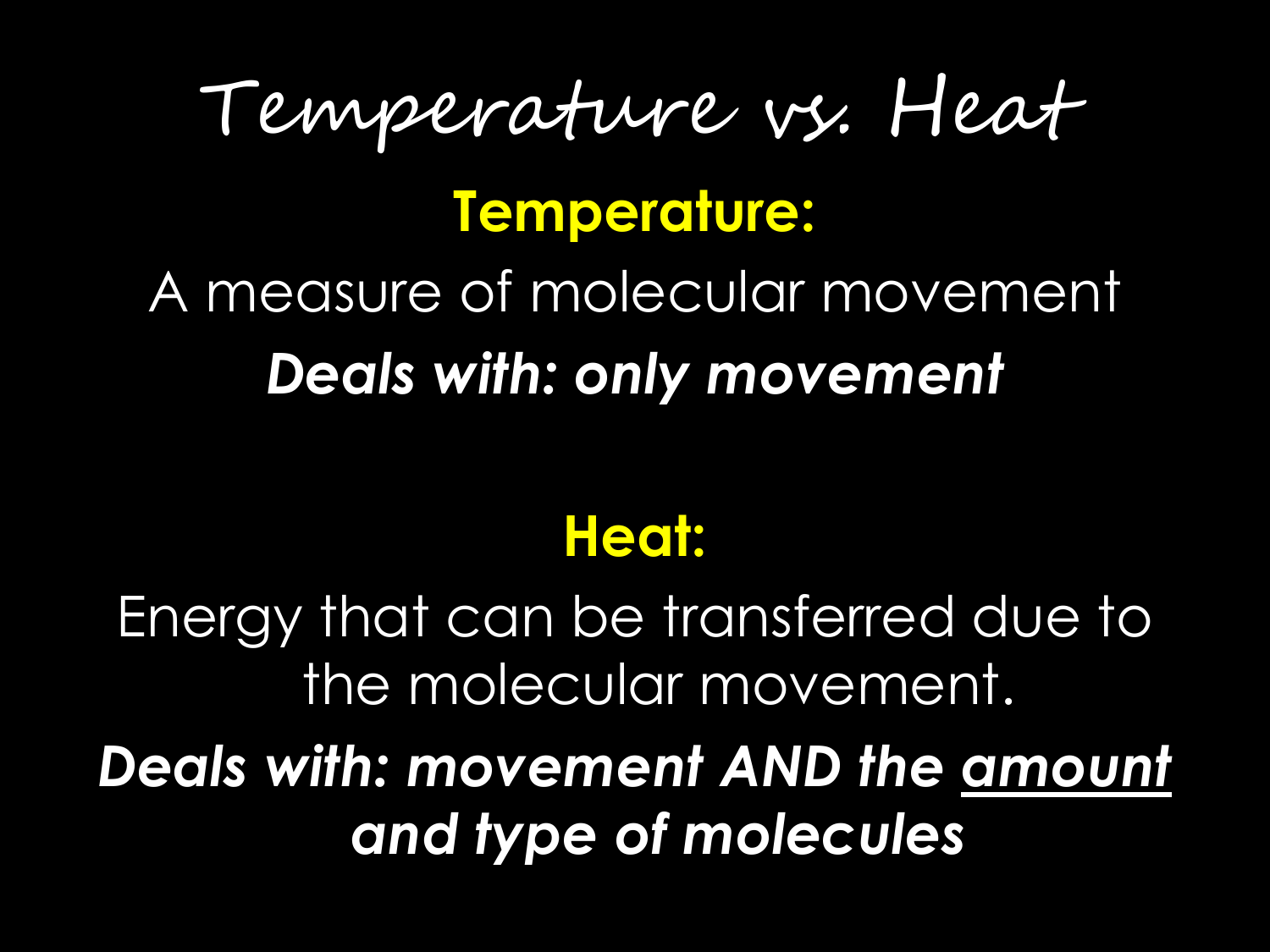- Which would hurt more? A tablespoon of boiling water poured on you, or an entire pot of boiling water poured on you?
	- –The POT of water!
	- –They are both at the same temperature, 100C
		- But there are more water molecules in the pot of water, so there is more heat

–More molecules can do more "work" with that heat energy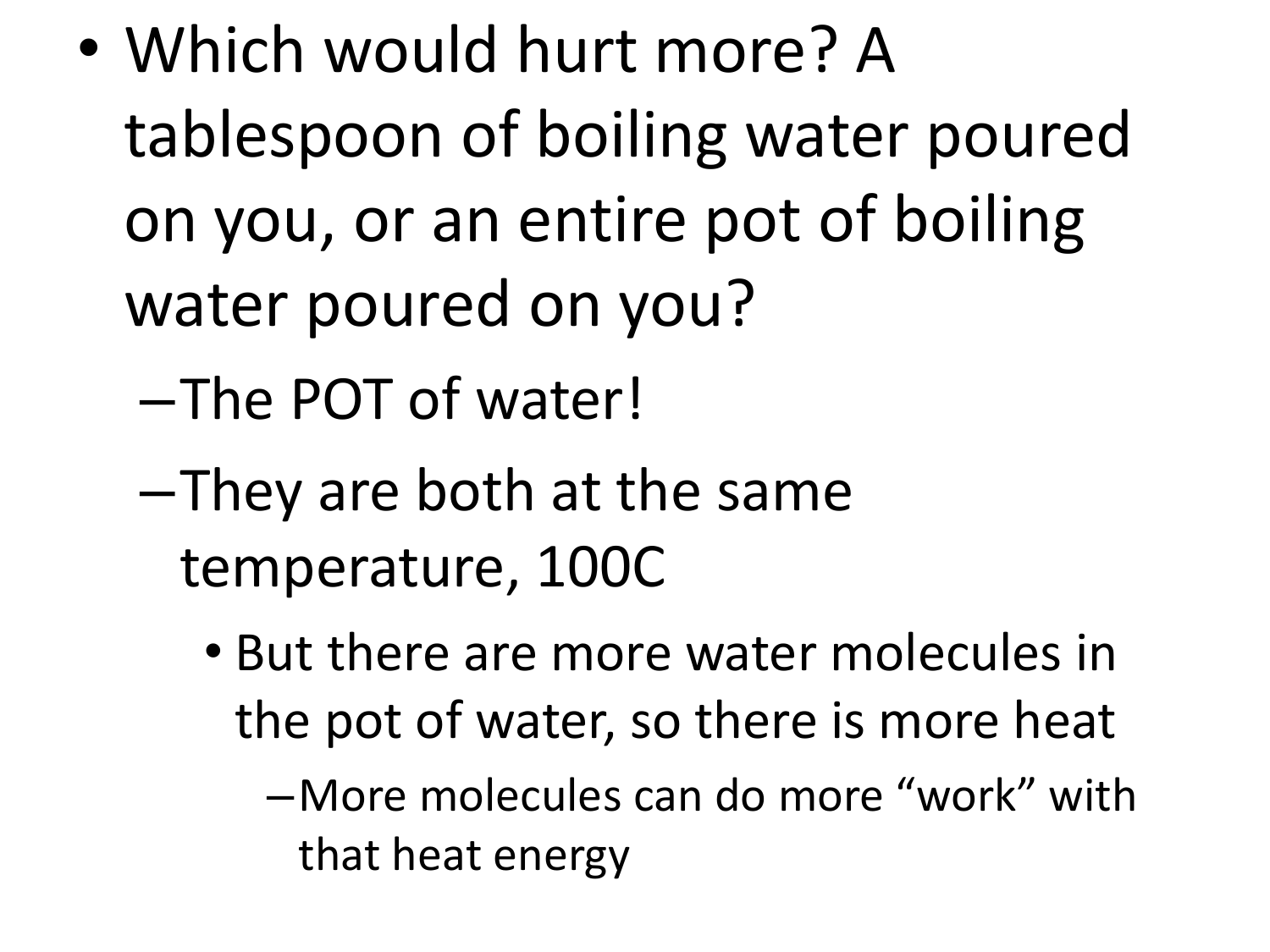## Which has more **heat?**

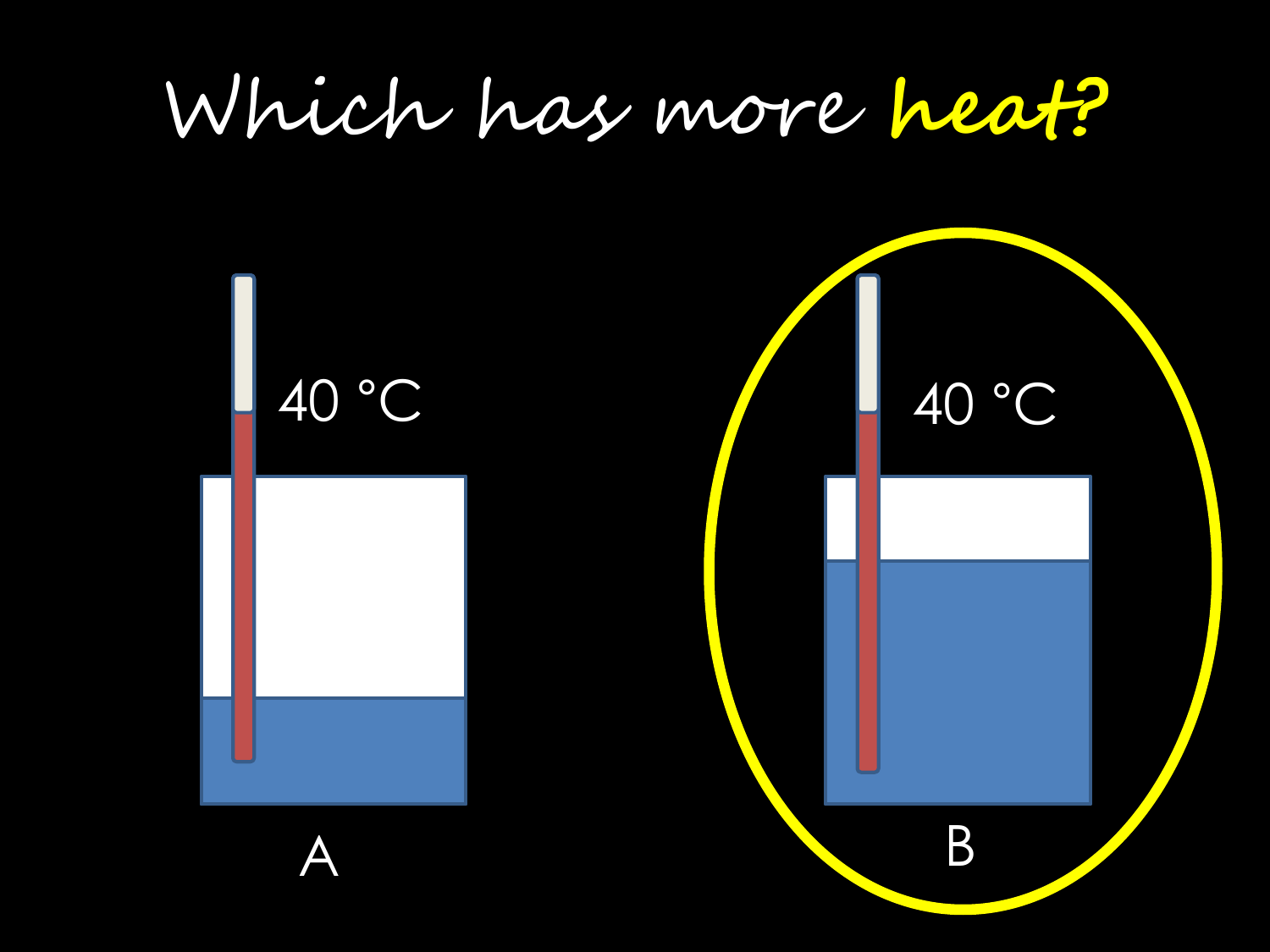## Which way does heat flow?



Hot Cold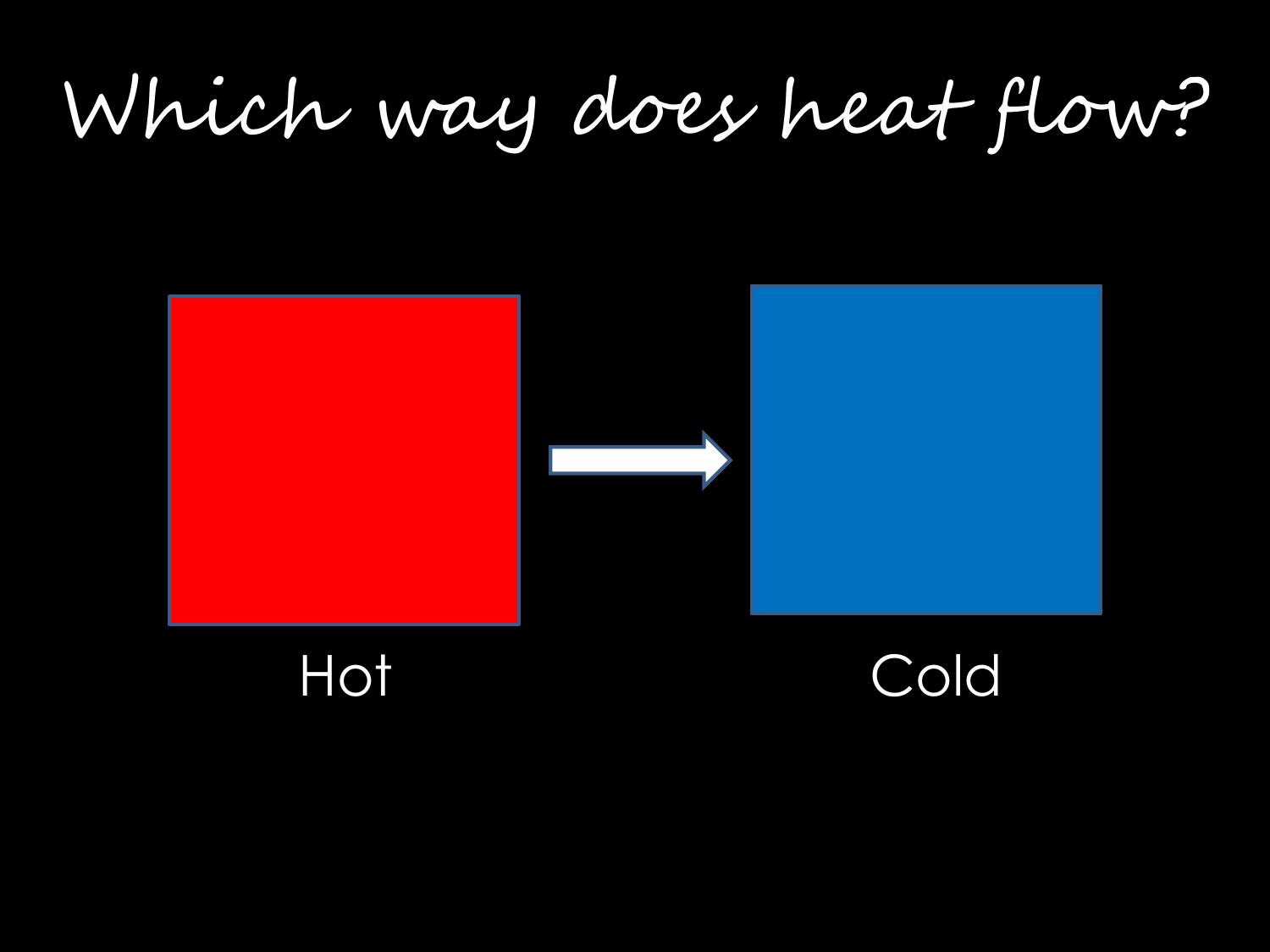- It sounds so strange, but we always want to talk about heat moving in the direction of what is warming up. Even though we know the other thing will cool down, that isn't the way we need to think about it for this chapter. If you get it backwards then you will get your +/ signs backwards in the math!
- DON'T say "the ice is cooling my drink down"
- DO say "my drink is heating the ice up"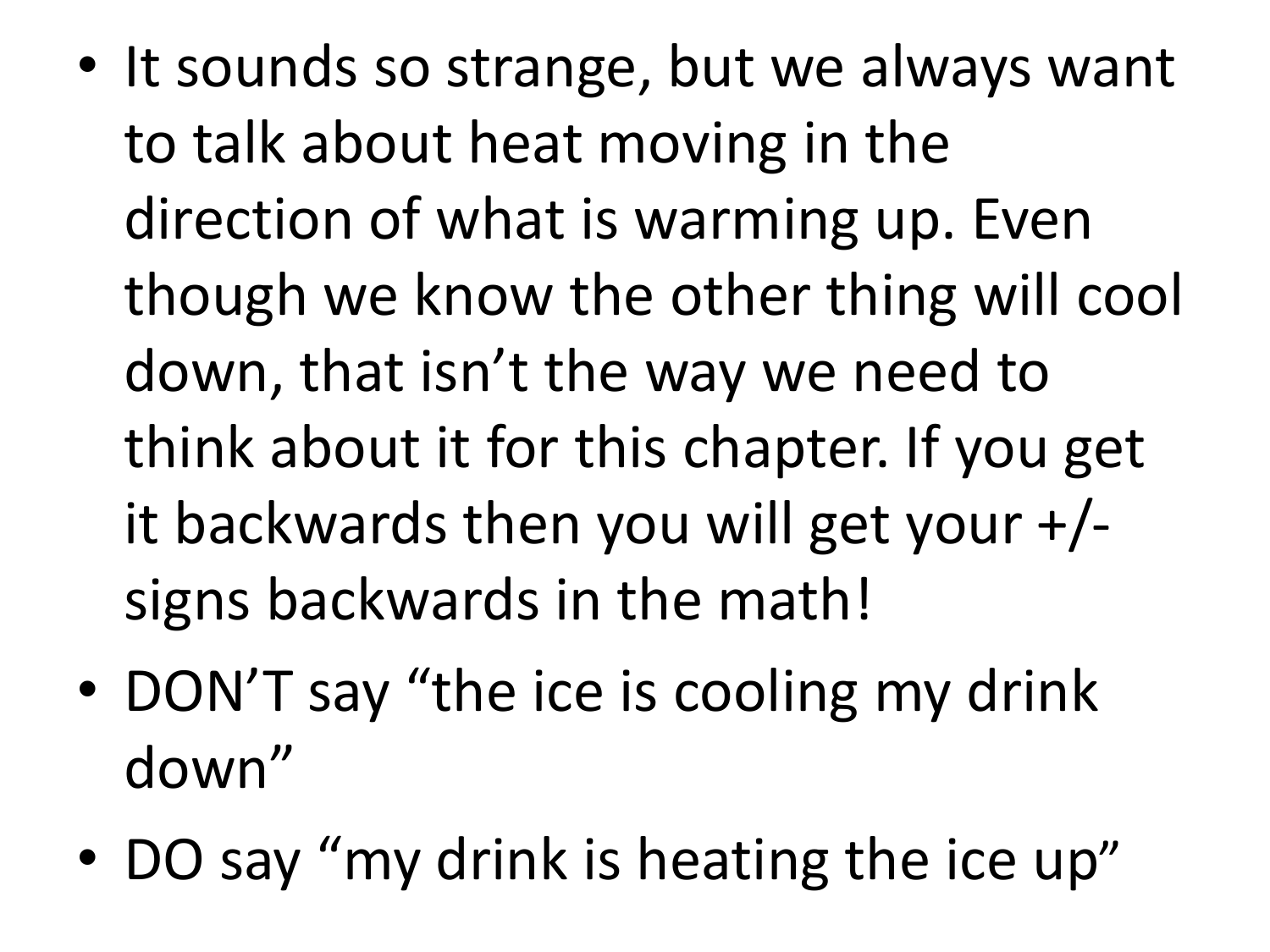Endothermic

#### When SYSTEM (reaction) **ABSORBS HEAT**

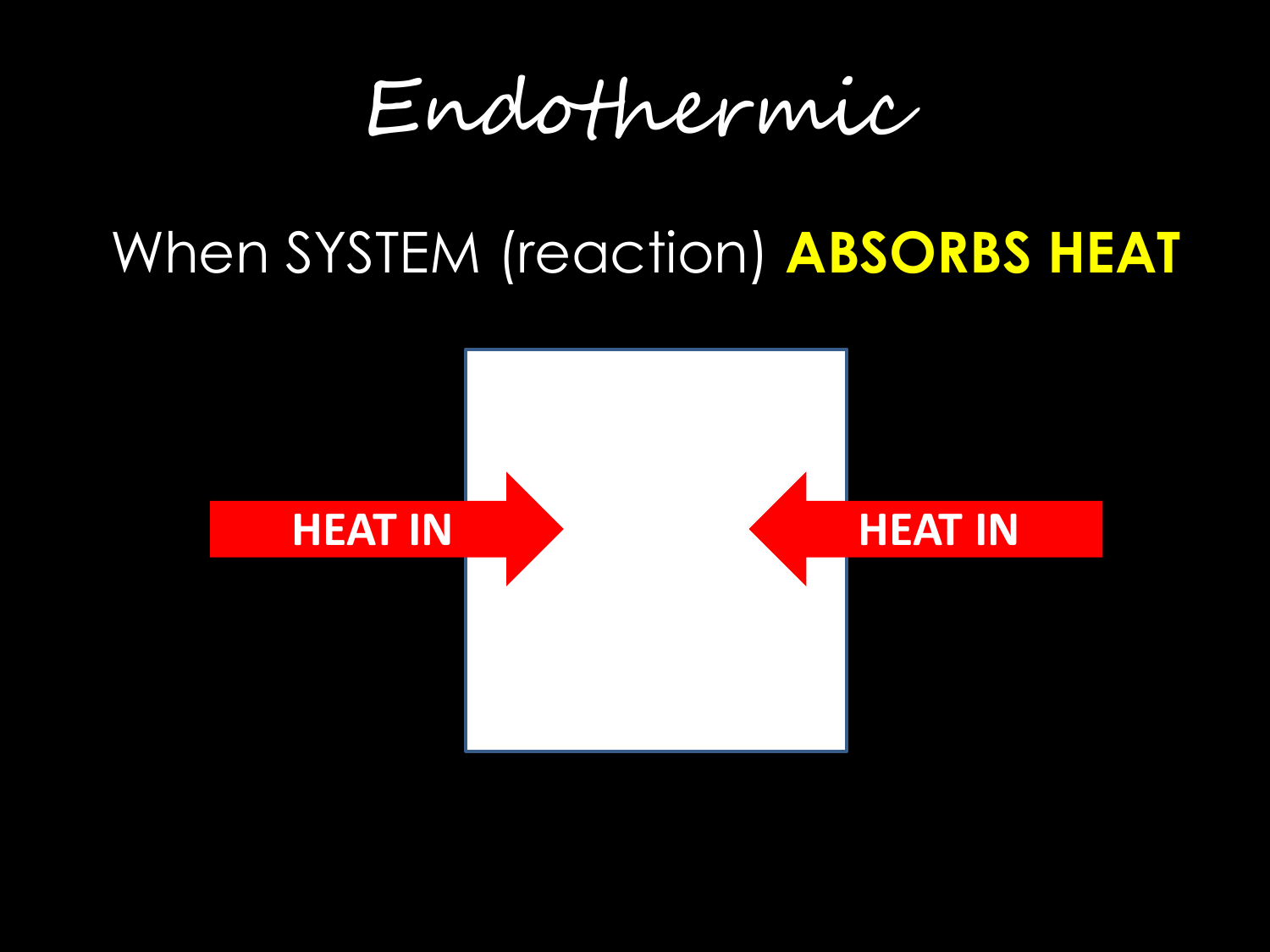## What do you feel???

#### When a SYSTEM (reaction) **ABSORBS HEAT FROM YOU** (you are the surroundings)



## YOU FEEL **COLD!!!!!**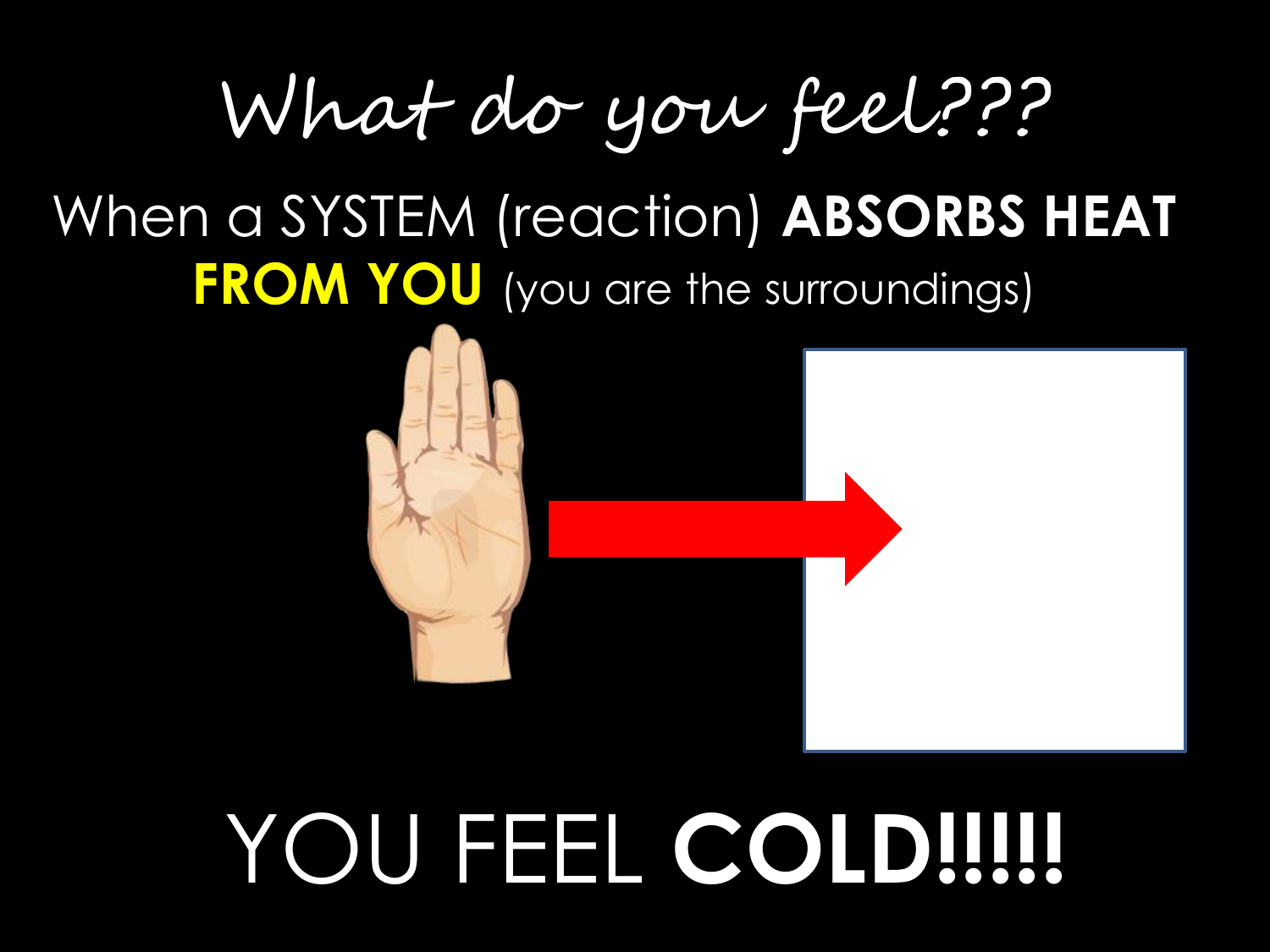Exothermic

#### When a SYSTEM (reaction) **RELEASES HEAT**

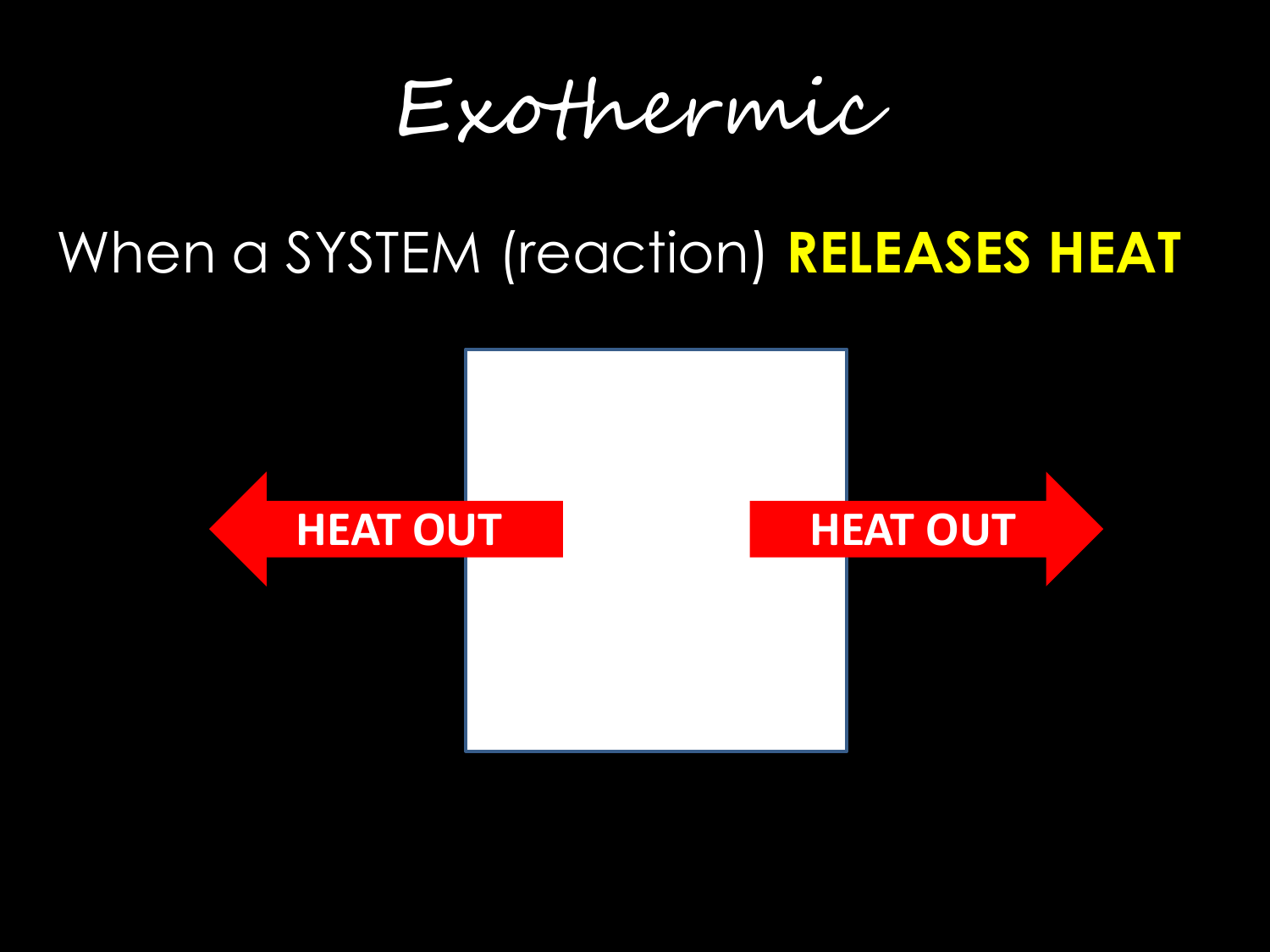## What do you feel???

#### When a SYSTEM (reaction) **RELEASES HEAT TOWARDS YOU** (you are the surroundings)

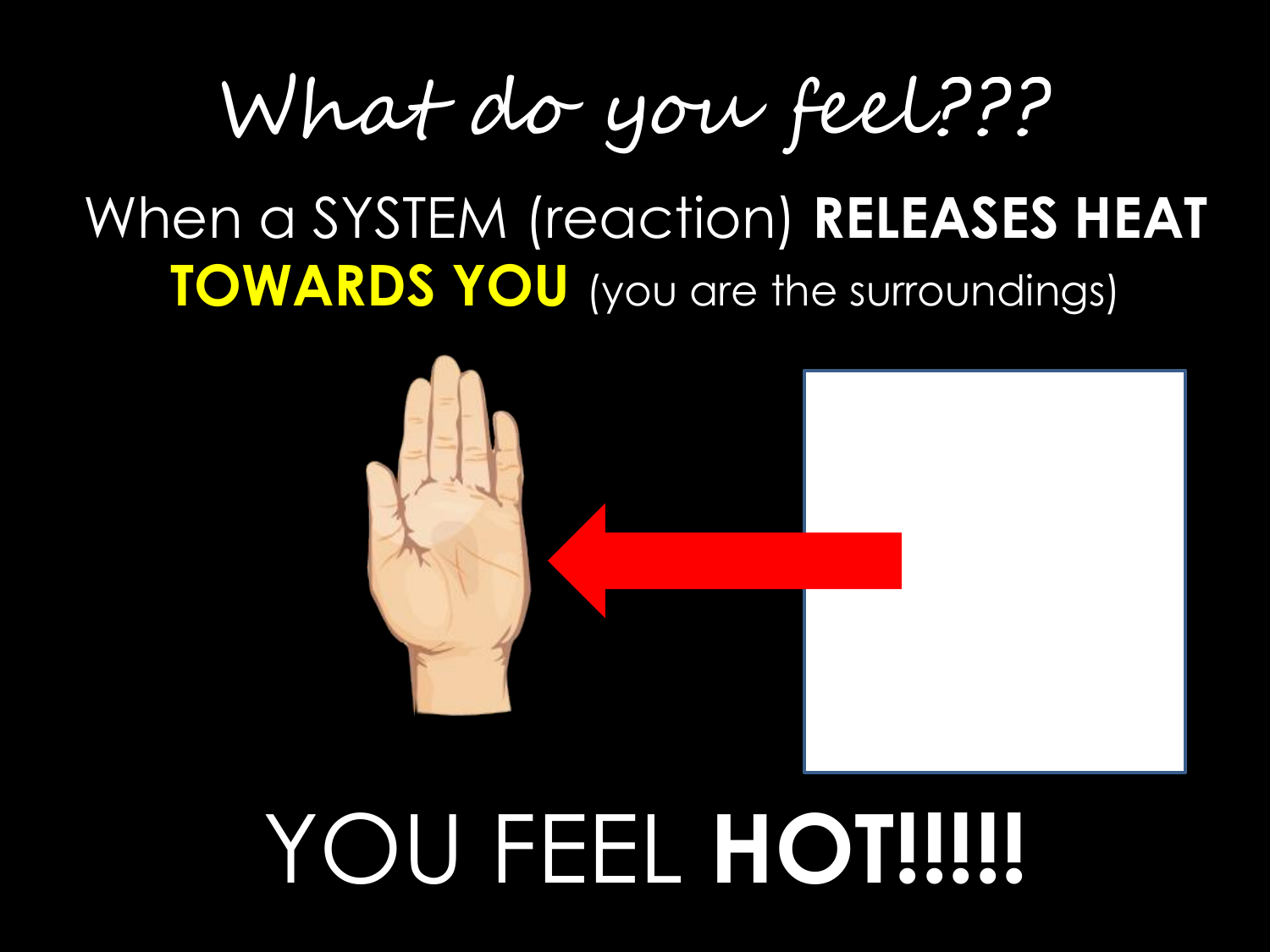•Can I stick a thermometer INSIDE a chemical bond??? NO!

#### •I CAN stick a thermometer in the SURROUNDINGS.

- •So for an ENDOTHERMIC reaction, the CHEMICALS (system) are absorbing energy…but the thermometer will show getting colder because the thermometer is in the SURROUNDINGS and the surroundings are losing energy to the system
- •For an EXOTHERMIC reaction, the CHEMICALS (system) are losing energy…but the thermometer will show getting hotter because the thermometer is in the SURROUNDINGS and the surroundings are gaining that energy that is being released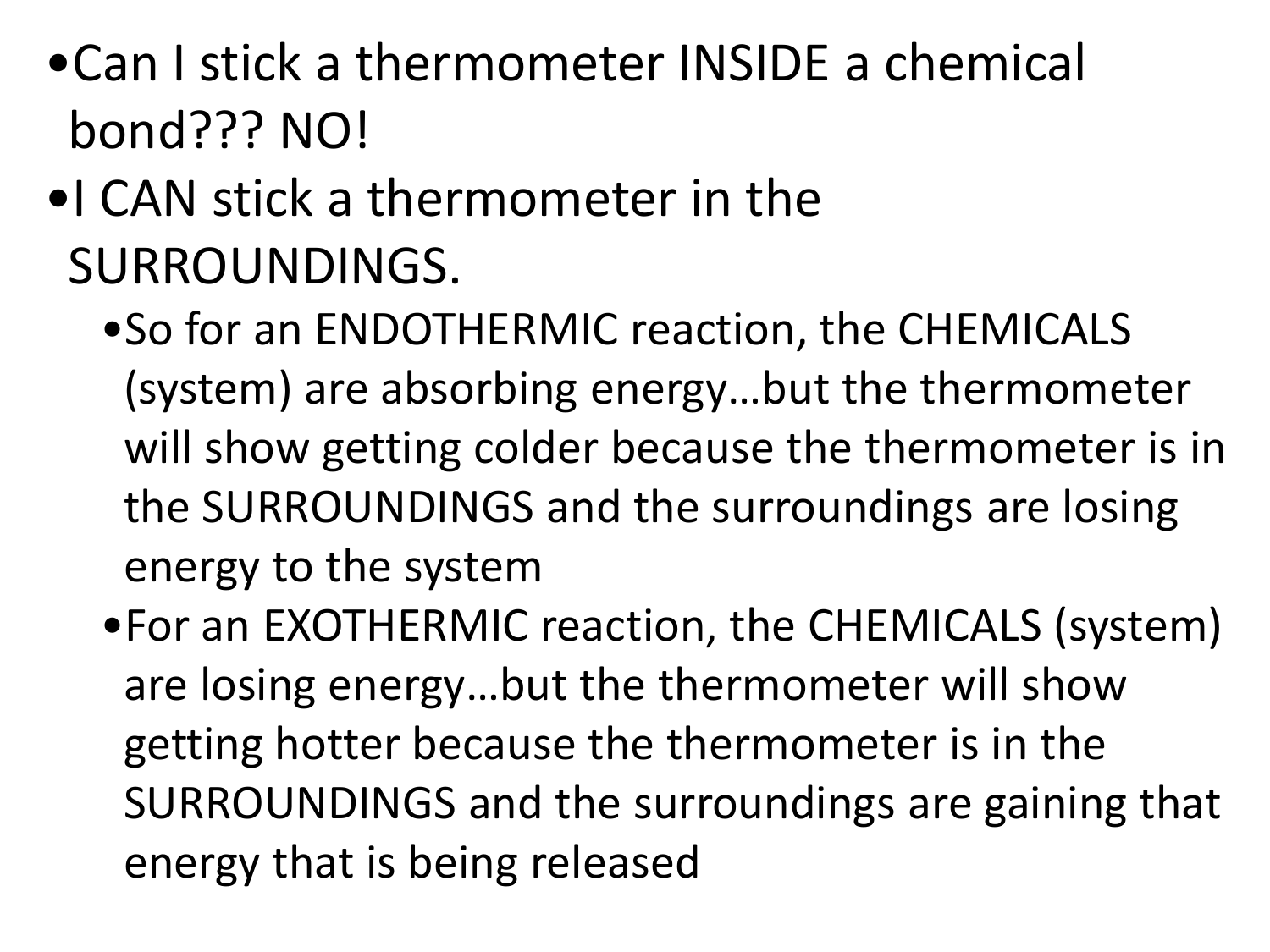# Hot or Cold ALL depends on PERSPECTIVE!!! Yours or the reactions?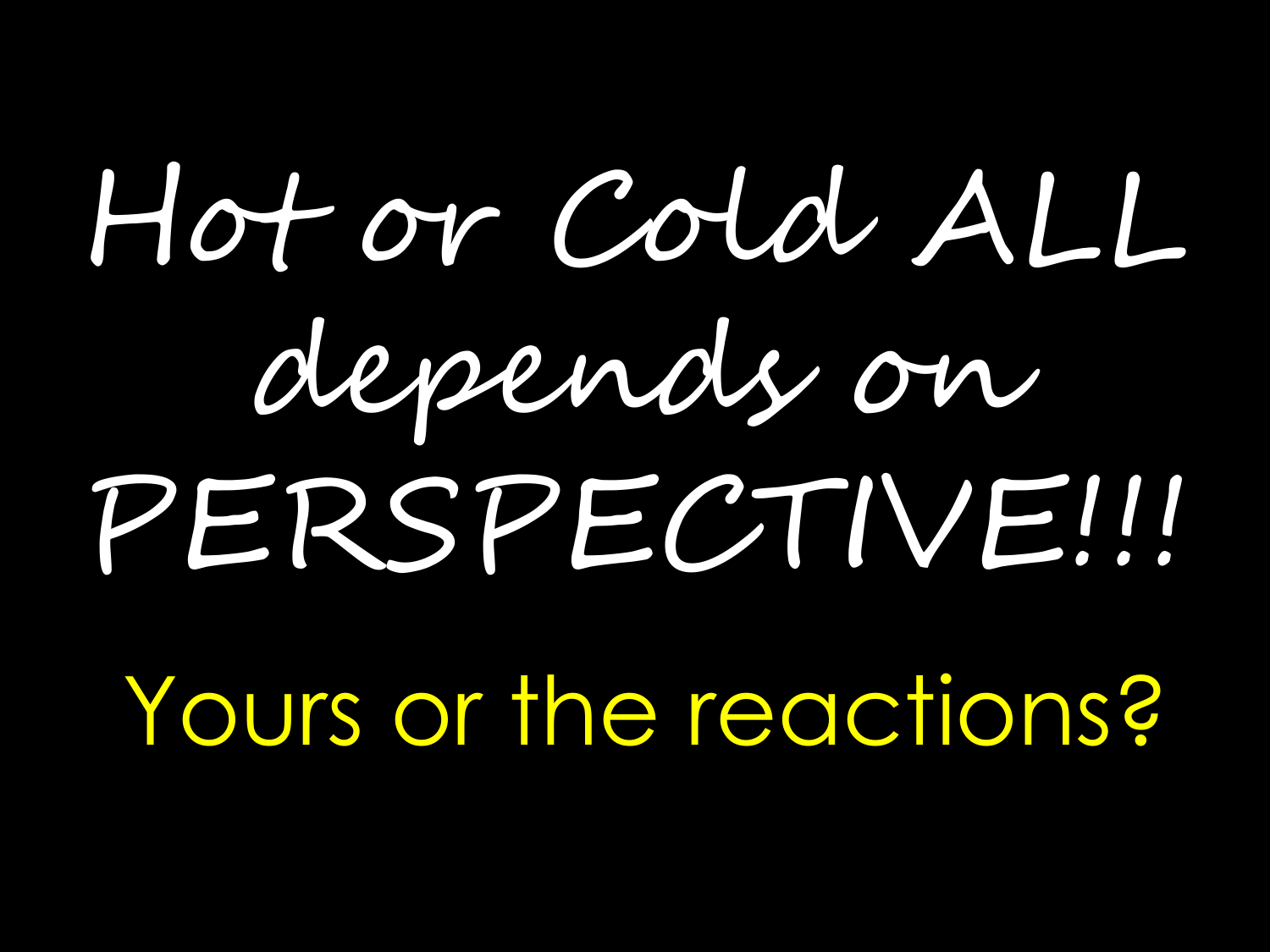

- **Average** amount of energy in motion
	- Measured with a thermometer



more motion  $\rightarrow$  Hotter  $\rightarrow$  higher temp  $less motion \rightarrow Colder \rightarrow lower temp$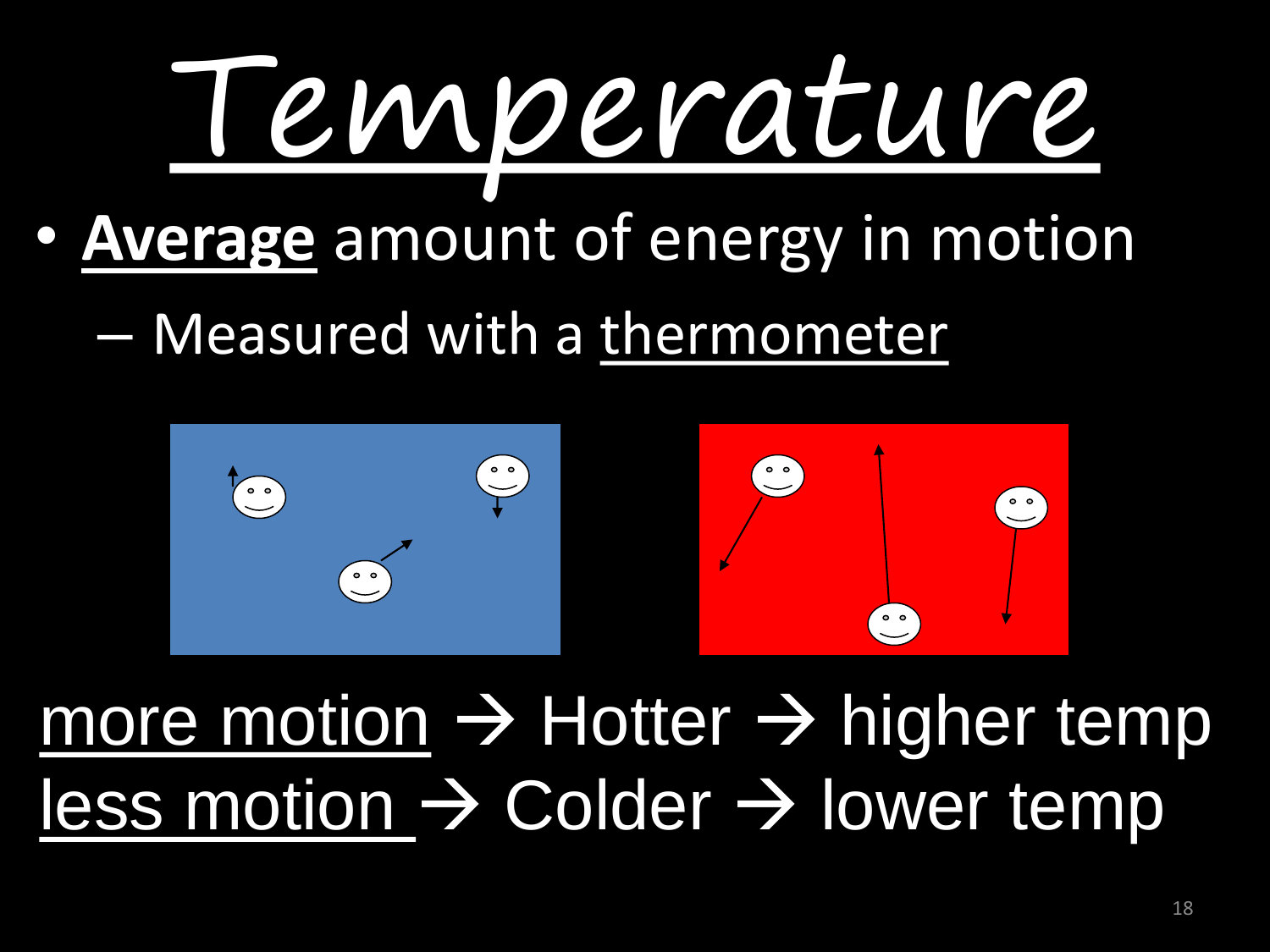## Which unit for temperature?

#### **Fahrenheit**

Too annoying to use! Forget about it!

#### **Celsius**

Usually used in science class.

Easy to remember freezing and boiling point.

#### **Kelvin**

An "absolute" temperature scale.

- 0 K means NO molecular motion!
- "Zero means zero!"

Used for some specific calculations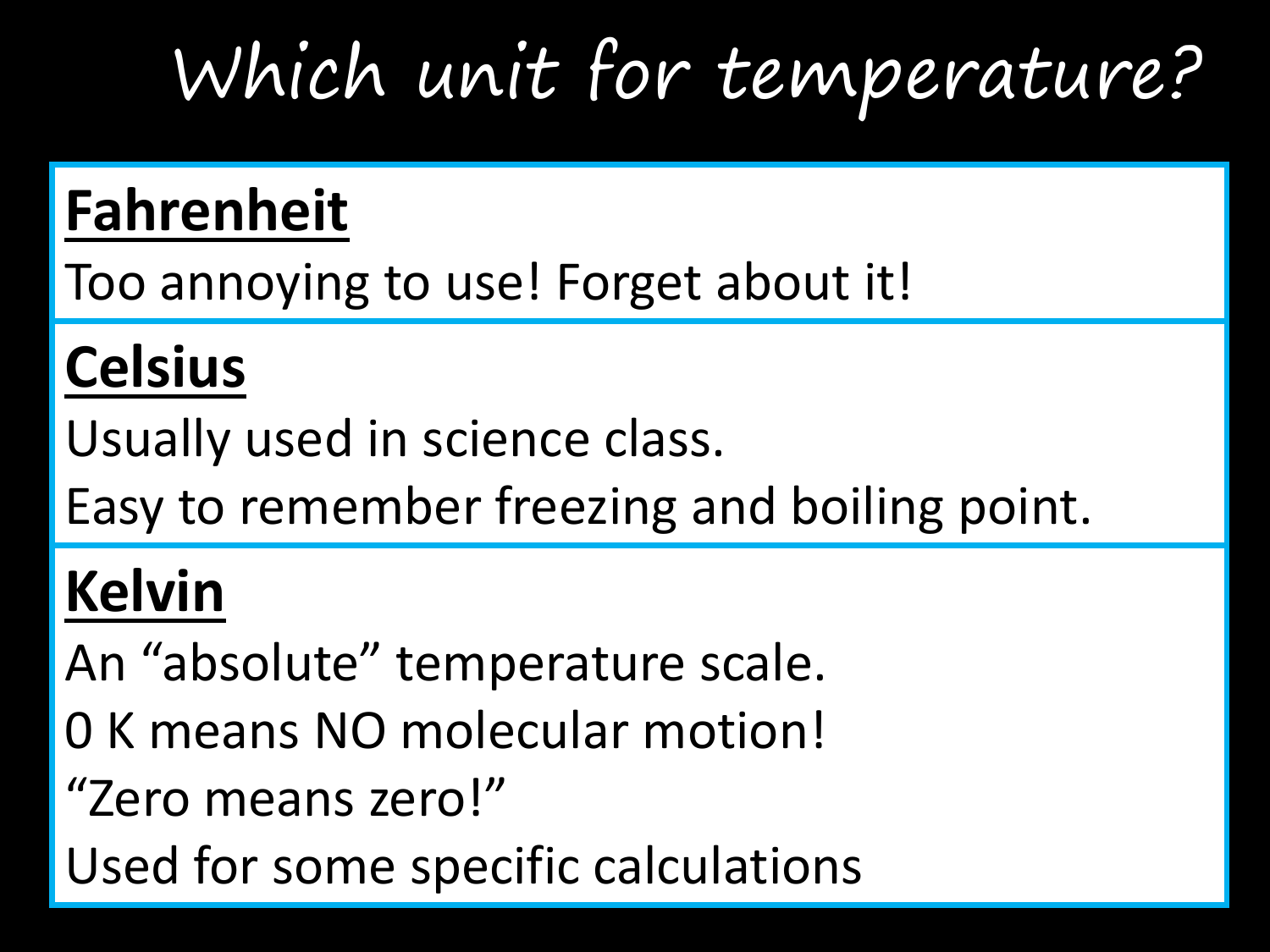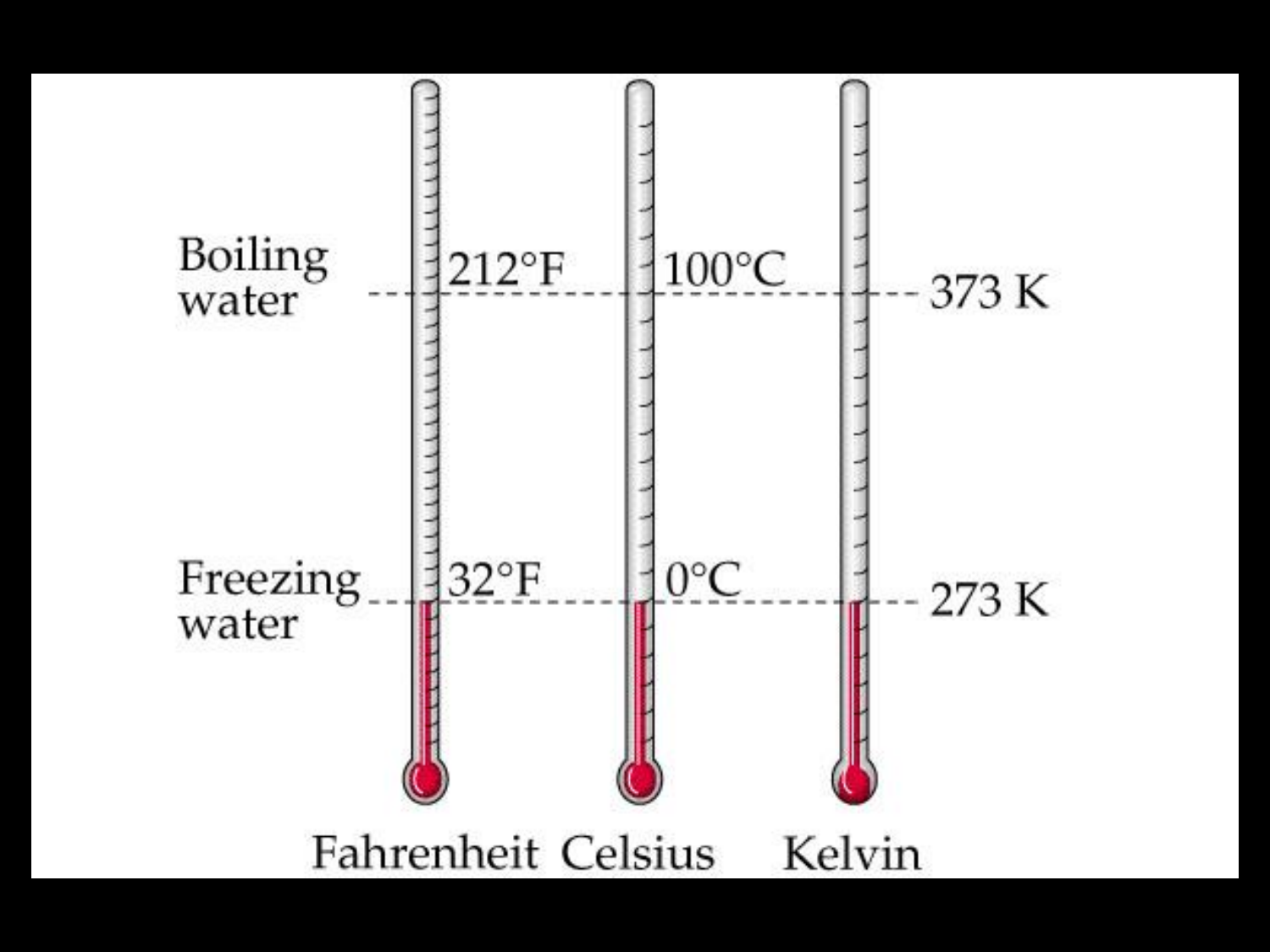• Notice how one Fahrenheit degree is a smaller "chunk" then a C or a K degree. Each C and K degree are the same size "chunk." All we did was slide the thermometer down until zero means zero for Kelvin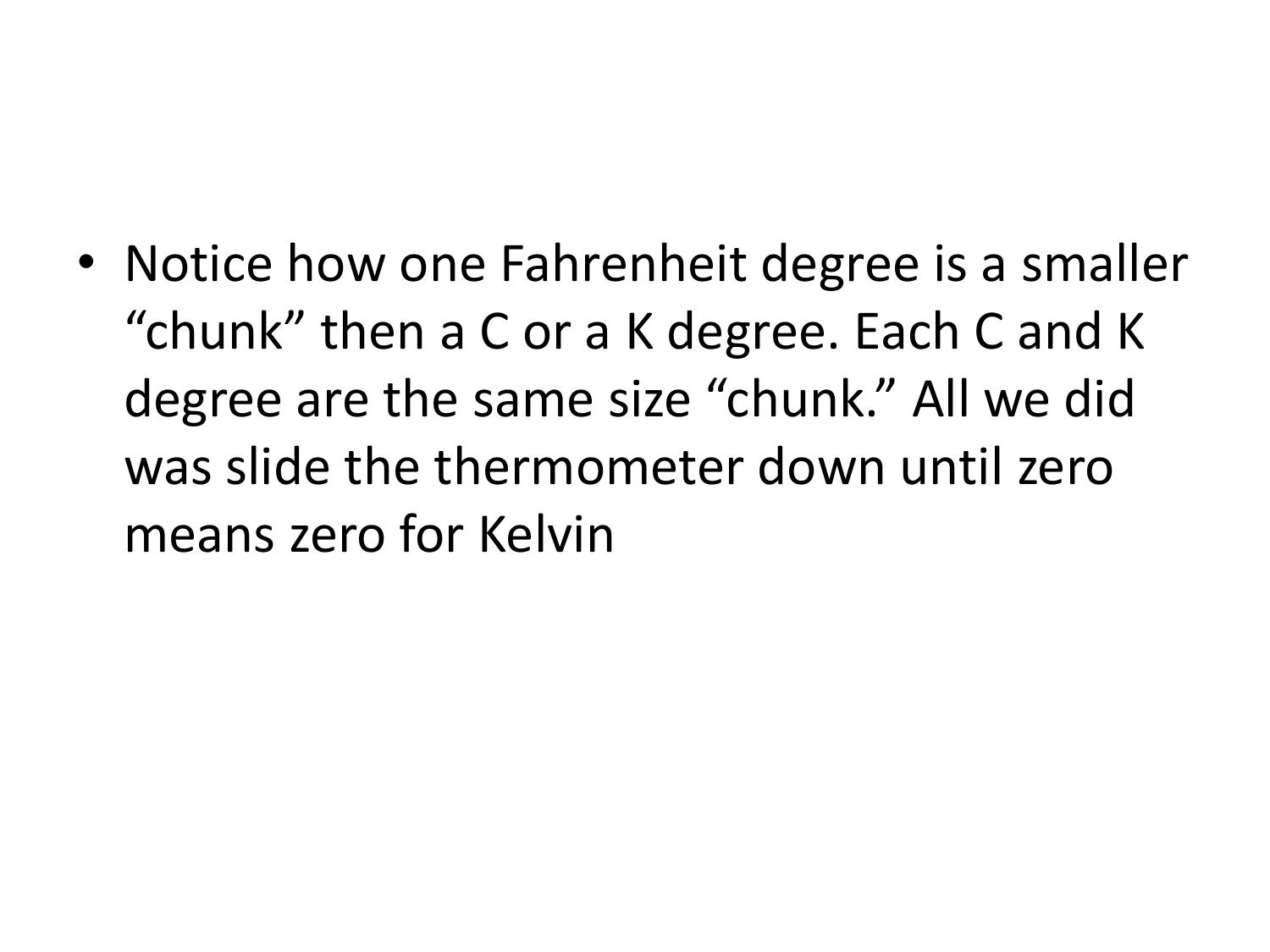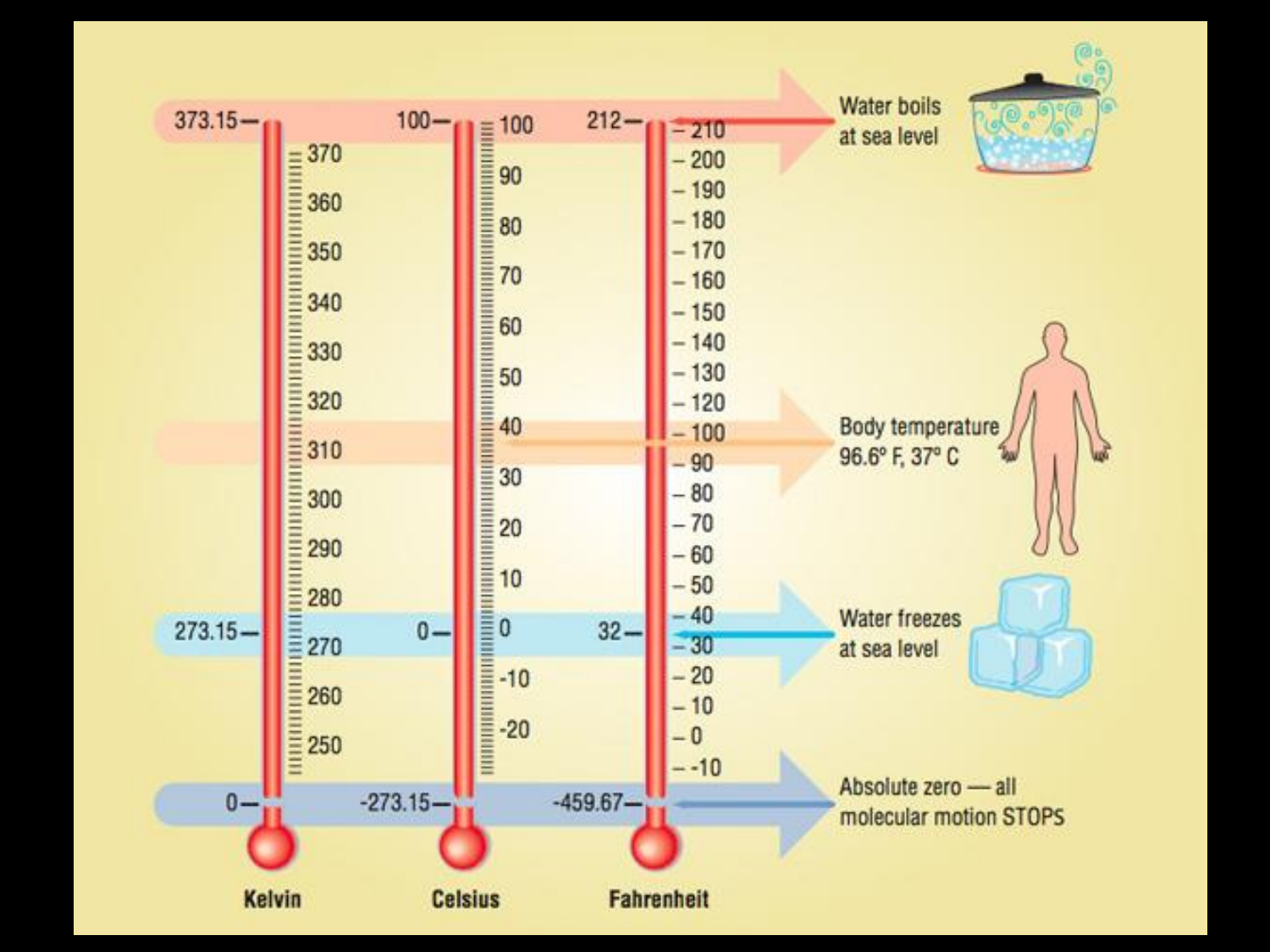- Notice how F and C both end up having NEGATIVE temperatures?
	- –That is a mathematical problem sometimes!
	- –If your math is trying to measure the amount of motion of molecules, how can you end up with negative motion?! You cant!
		- That is why some branches of chemistry need to use Kelvin so they never end up with negative numbers!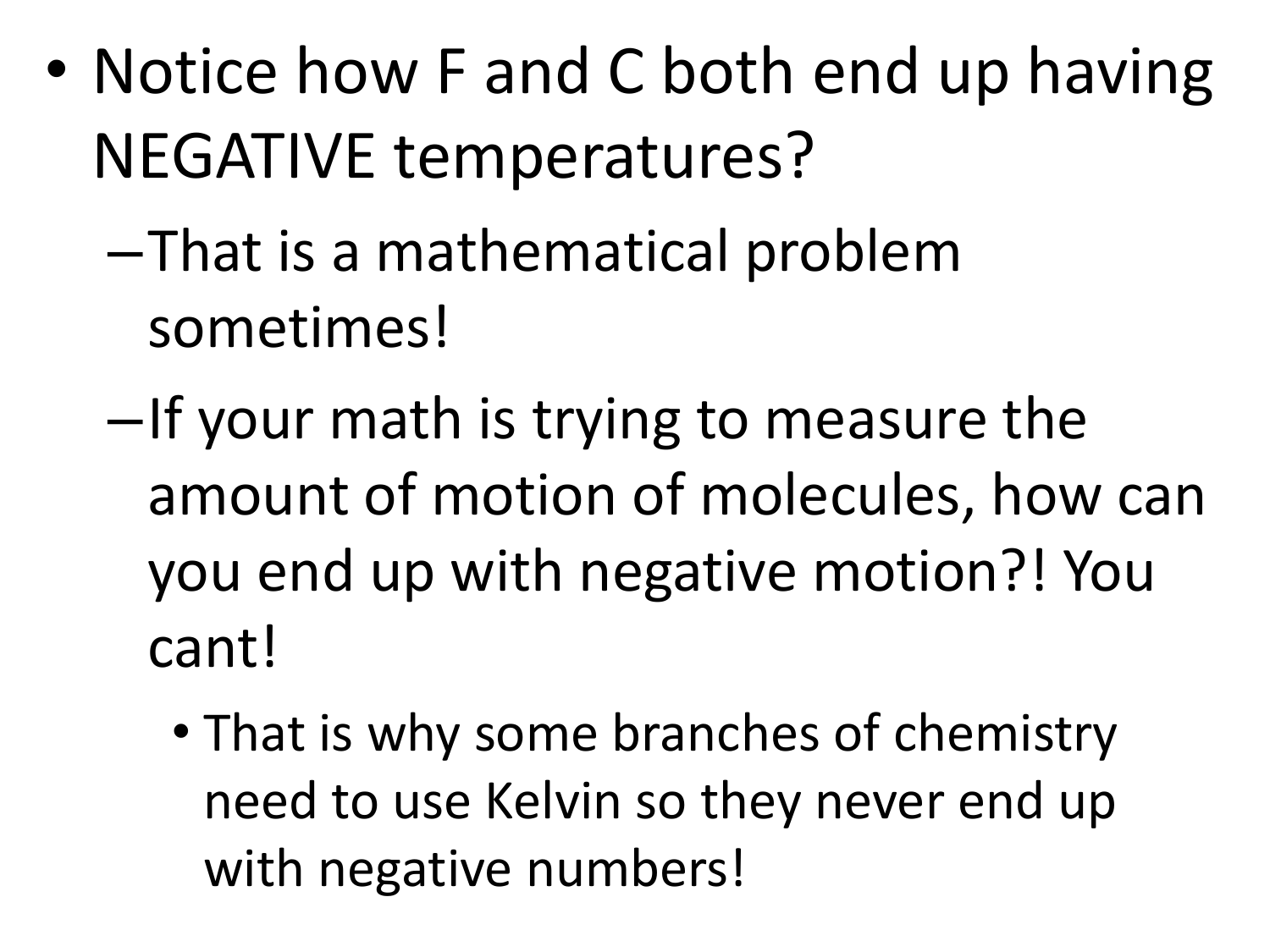## **Converting between C and K**

## $K = 0C + 273$  $^{\circ}$ C = K- 273